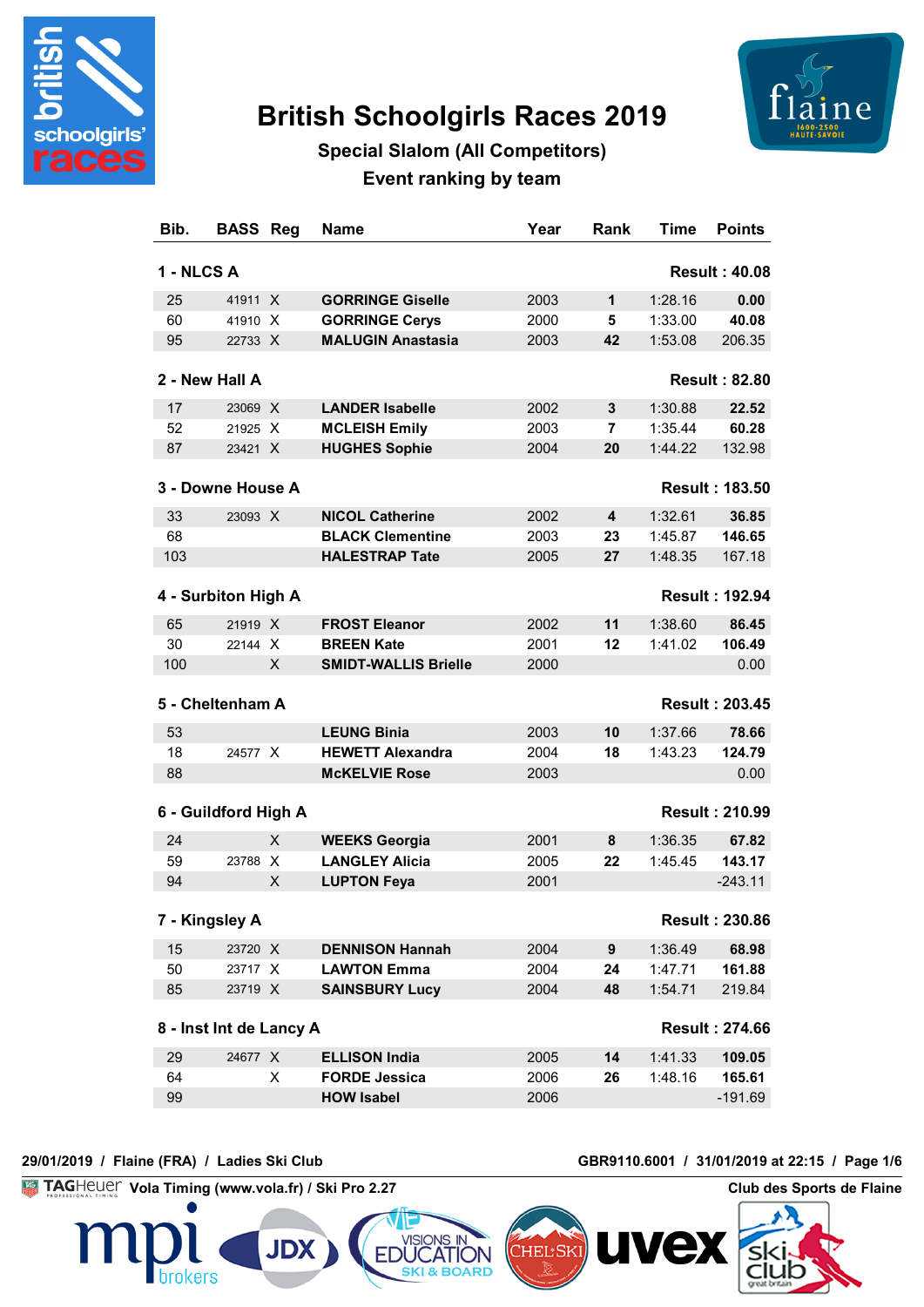| Bib.               | <b>BASS Reg</b>            |   | Name                        | Year | Rank         | Time    | <b>Points</b>         |
|--------------------|----------------------------|---|-----------------------------|------|--------------|---------|-----------------------|
|                    | 9 - Wycombe Abbey A        |   |                             |      |              |         | <b>Result: 304.72</b> |
| $\overline{2}$     |                            |   | <b>POINTS Madeline</b>      | 2002 | 15           | 1:41.38 | 109.47                |
| 72                 |                            |   | <b>ROGERS Mia</b>           | 2002 | 38           | 1:51.74 | 195.25                |
| 37                 |                            |   | <b>McKIMM Lydia</b>         | 2003 |              |         | $-309.27$             |
|                    |                            |   |                             |      |              |         |                       |
|                    | 10 - Wycombe Abbey B       |   |                             |      |              |         | <b>Result: 313.25</b> |
| 107                | 25679 X                    |   | <b>BECKWITH-AUBRY Cara</b>  | 2005 | 19           | 1:44.00 | 131.16                |
| 139                |                            |   | <b>NEWTON Alice</b>         | 2004 | 30           | 1:50.15 | 182.09                |
| 123                |                            |   | <b>BAROUDEL Felicite</b>    | 2004 | 35           | 1:51.29 | 191.53                |
| <b>11 - NLCS B</b> |                            |   |                             |      |              |         | <b>Result: 334.61</b> |
| 114                | 20441 X                    |   | <b>STEVENS Lilyella</b>     | 2002 | 17           | 1:42.37 | 117.66                |
| 146                | 23808 X                    |   | <b>UTERMANN Caroline</b>    | 2003 | 46           | 1:54.36 | 216.95                |
| 130                | 20440 X                    |   | <b>STEVENS Cordelia</b>     | 2005 | 66           | 2:01.31 | 274.50                |
|                    |                            |   |                             |      |              |         |                       |
|                    | 12 - Priors Field A        |   |                             |      |              |         | <b>Result: 338.50</b> |
| 12                 | 22120 X                    |   | <b>BUTLER Molly</b>         | 2006 | 6            | 1:33.91 | 47.61                 |
| 82                 |                            |   | <b>CALVEY Alexandra</b>     | 2000 | 72           | 2:03.29 | 290.89                |
| 47                 |                            | X | <b>MAYHEAD Eve</b>          | 2000 | 101          | 2:14.07 | 380.15                |
|                    | 13 - Cheltenham B          |   |                             |      |              |         | <b>Result: 346.54</b> |
| 109                | 24566 X                    |   | <b>PALMER Nicole</b>        | 2004 | 21           | 1:45.38 | 142.59                |
| 125                |                            |   | <b>FILATOVA Sonya</b>       | 2004 | 41           | 1:52.79 | 203.95                |
| 141                |                            |   | <b>BARINOVA Fevroniya</b>   | 2005 | 61           | 1:59.89 | 262.74                |
|                    | 14 - Surbiton High B       |   |                             |      |              |         | <b>Result: 354.24</b> |
| 121                | 20789 X                    |   | <b>HINTON Georgina</b>      | 2001 | 25           | 1:47.88 | 163.29                |
| 153                | 23192 X                    |   | <b>BREEN Ellen</b>          | 2003 | 34           | 1:51.22 | 190.95                |
| 137                |                            |   | <b>WATKINS Katya</b>        | 2001 | 47           | 1:54.50 | 218.11                |
|                    | 15 - Ipswich High A        |   |                             |      |              |         | <b>Result: 361.77</b> |
|                    |                            |   |                             |      |              |         |                       |
| $\overline{7}$     | 20211 X                    |   | <b>BAILEY Kathryn</b>       | 2000 | $\mathbf{2}$ | 1:29.76 | 13.25                 |
| 77                 | 23800 X                    |   | <b>SHELLEY Madeline</b>     | 2002 | 93           | 2:10.25 | 348.52                |
| 42                 | 22515 X                    |   | <b>SHELLEY Annie</b>        | 2003 |              |         | 0.00                  |
|                    | 16 - Sherborne A           |   |                             |      |              |         | <b>Result: 379.24</b> |
| 46                 |                            |   | <b>NOKES Sacha</b>          | 2000 | 13           | 1:41.12 | 107.31                |
| 81                 |                            |   | <b>MINCHIN Sophie</b>       | 2003 | 65           | 2:01.00 | 271.93                |
| 11                 |                            |   | <b>NOKES Millie</b>         | 2002 |              |         | $-335.85$             |
|                    | 17 - Godolphin & Latymer A |   |                             |      |              |         | <b>Result: 385.12</b> |
| 20                 |                            |   | <b>DYVIK HENKE Sophia</b>   | 2000 | 31           | 1:50.35 | 183.74                |
| 90                 |                            |   | <b>COLEGRAVE Georgia</b>    | 2002 | 39           | 1:52.48 | 201.38                |
| 55                 |                            | X | <b>MINICIONE Asia</b>       | 2006 | 73           | 2:03.66 | 293.95                |
|                    |                            |   | 18 - South Hampstead High A |      |              |         | <b>Result: 398.86</b> |
| 43                 |                            |   | <b>SASSOWER Hannah</b>      | 2006 | 32           | 1:50.92 | 188.46                |
| 8                  | 22110 X                    |   | <b>FAIRFULL Madeleine</b>   | 2006 | 43           | 1:53.57 | 210.40                |
| 78                 | 21741 X                    |   | <b>BEINHOCKER Anna</b>      | 2004 | 119          | 2:34.69 | 550.89                |
|                    |                            |   |                             |      |              |         |                       |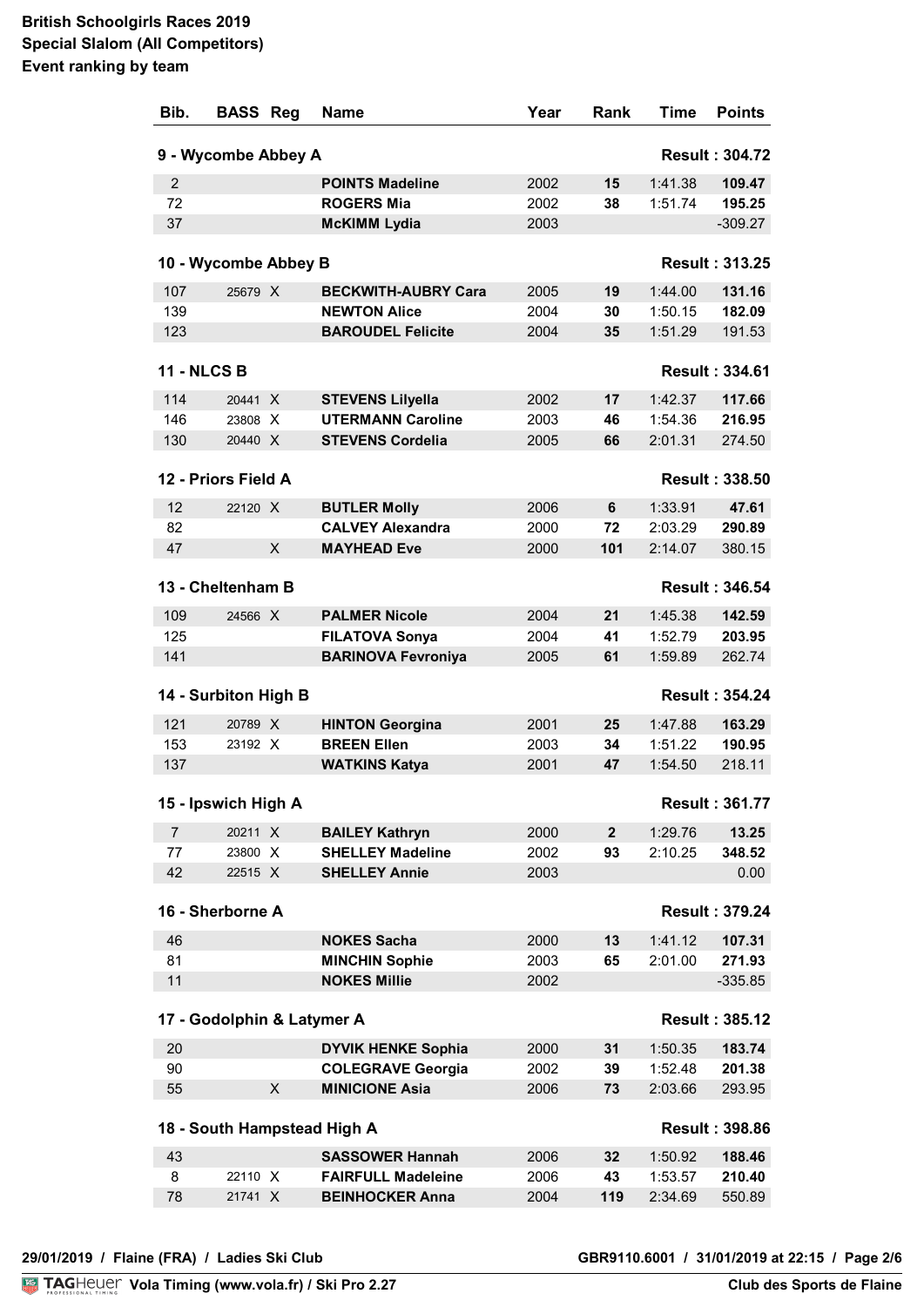| Bib.                                      | <b>BASS Reg</b>            |   | Name                            | Year | Rank | Time    | <b>Points</b>         |
|-------------------------------------------|----------------------------|---|---------------------------------|------|------|---------|-----------------------|
| 19 - Cranleigh A<br><b>Result: 432.82</b> |                            |   |                                 |      |      |         |                       |
| 31                                        | 23675 X                    |   | <b>JOVANOVICH Rose</b>          | 2005 | 36   | 1:51.38 | 192.27                |
| 66                                        |                            |   | <b>SMITH Phoebe</b>             | 2004 | 55   | 1:57.21 | 240.55                |
| 101                                       |                            |   | <b>ROWLANDS Jessica</b>         | 2004 | 74   | 2:04.07 | 297.35                |
| 20 - Reeds A                              |                            |   |                                 |      |      |         | <b>Result: 435.22</b> |
| 41                                        | 21096 X                    |   | <b>VERNON Rebecca</b>           | 2002 | 16   | 1:42.27 | 116.84                |
| 76                                        |                            |   | <b>LIANG Isabelle</b>           | 2001 | 80   | 2:06.61 | 318.38                |
| $6\phantom{1}$                            | 21376 X                    |   | <b>VESELY Miranda</b>           | 2002 |      |         | 0.00                  |
|                                           |                            |   |                                 |      |      |         |                       |
|                                           | 21 - Latymer Upper A       |   |                                 |      |      |         | <b>Result: 451.53</b> |
| $\mathbf{1}$                              |                            |   | <b>HANFORD Juliette</b>         | 2004 | 37   | 1:51.54 | 193.60                |
| 71                                        |                            |   | <b>LUCENET Ruby</b>             | 2004 | 59   | 1:59.31 | 257.93                |
| 36                                        |                            |   | <b>KERLEY Pascale</b>           | 2005 | 102  | 2:14.89 | 386.94                |
|                                           | 22 - St Mary's Ascot A     |   |                                 |      |      |         | <b>Result: 470.65</b> |
| 83                                        |                            |   | <b>MOURADIAN Tiana</b>          | 2003 | 49   | 1:54.74 | 220.09                |
| 13                                        |                            |   | <b>HENDERSON Cordelia</b>       | 2001 | 57   | 1:58.42 | 250.56                |
| 48                                        |                            |   | <b>SILLARS Flora</b>            | 2002 |      |         | $-180.68$             |
|                                           | 23 - Godolphin & Latymer B |   |                                 |      |      |         | <b>Result: 496.66</b> |
| 140                                       |                            |   | <b>RICHARDS CHAPATTE Marina</b> | 2005 | 54   | 1:56.69 | 236.24                |
| 108                                       |                            |   | <b>CORRIGAN Caroline</b>        | 2002 | 60   | 1:59.61 | 260.42                |
| 124                                       |                            |   | <b>WILMOT Ella</b>              | 2002 | 83   | 2:07.81 | 328.32                |
|                                           | 24 - St Mary's Calne A     |   |                                 |      |      |         | <b>Result: 503.03</b> |
| 21                                        |                            |   | <b>OLSOFF Celeste</b>           | 2004 | 53   | 1:56.55 | 235.08                |
| 91                                        |                            |   | <b>FENTON Ella</b>              | 2001 | 63   | 2:00.52 | 267.95                |
| 56                                        |                            |   | <b>OLSOFF Amelie</b>            | 2004 |      |         | 0.00                  |
|                                           | 25 - St Swithuns A         |   |                                 |      |      |         | <b>Result: 512.15</b> |
| 23                                        |                            | X | <b>GRANT Isabelle</b>           | 2003 | 40   | 1:52.61 | 202.46                |
| 93                                        |                            |   | <b>CLOUGH Hannah</b>            | 2004 | 77   | 2:05.56 | 309.69                |
| 58                                        |                            |   | <b>WITHEROW Alexandra</b>       | 2004 |      |         | $-247.34$             |
|                                           | 26 - Hurst College A       |   |                                 |      |      |         | <b>Result: 518.77</b> |
| 51                                        |                            |   | <b>KINGDOM-JONES Jemima</b>     | 2002 | 52   | 1:56.39 | 233.76                |
| 86                                        |                            |   | <b>KEENLEYSIDE Harriet</b>      | 2001 | 70   | 2:02.58 | 285.01                |
| 16                                        | 18919 X                    |   | <b>BINGLE-WILLIAMS Lucy</b>     | 2000 |      |         | $-364.50$             |
|                                           | 27 - Wellington A          |   |                                 |      |      |         | <b>Result: 522.08</b> |
| 35                                        |                            | X | <b>BRYER Lucy</b>               | 2004 | 58   | 1:58.94 | 254.87                |
| 105                                       |                            |   | <b>GATHY Margaux</b>            | 2001 | 62   | 2:00.43 | 267.21                |
| 70                                        | 21377 X                    |   | <b>VESELY Ophelia</b>           | 2004 |      |         | $-275.65$             |
|                                           | 28 - Tudor Hall A          |   |                                 |      |      |         | <b>Result: 541.45</b> |
|                                           |                            |   |                                 |      |      |         |                       |
| 28                                        |                            | X | <b>AGUSTDOTTIR Maria</b>        | 2003 | 33   | 1:51.10 | 189.95                |
| 63                                        |                            |   | <b>CARTER Saskia</b>            | 2002 | 94   | 2:10.61 | 351.50                |
| 98                                        |                            |   | <b>MORRISON Harriet</b>         | 2004 | 109  | 2:24.88 | 469.66                |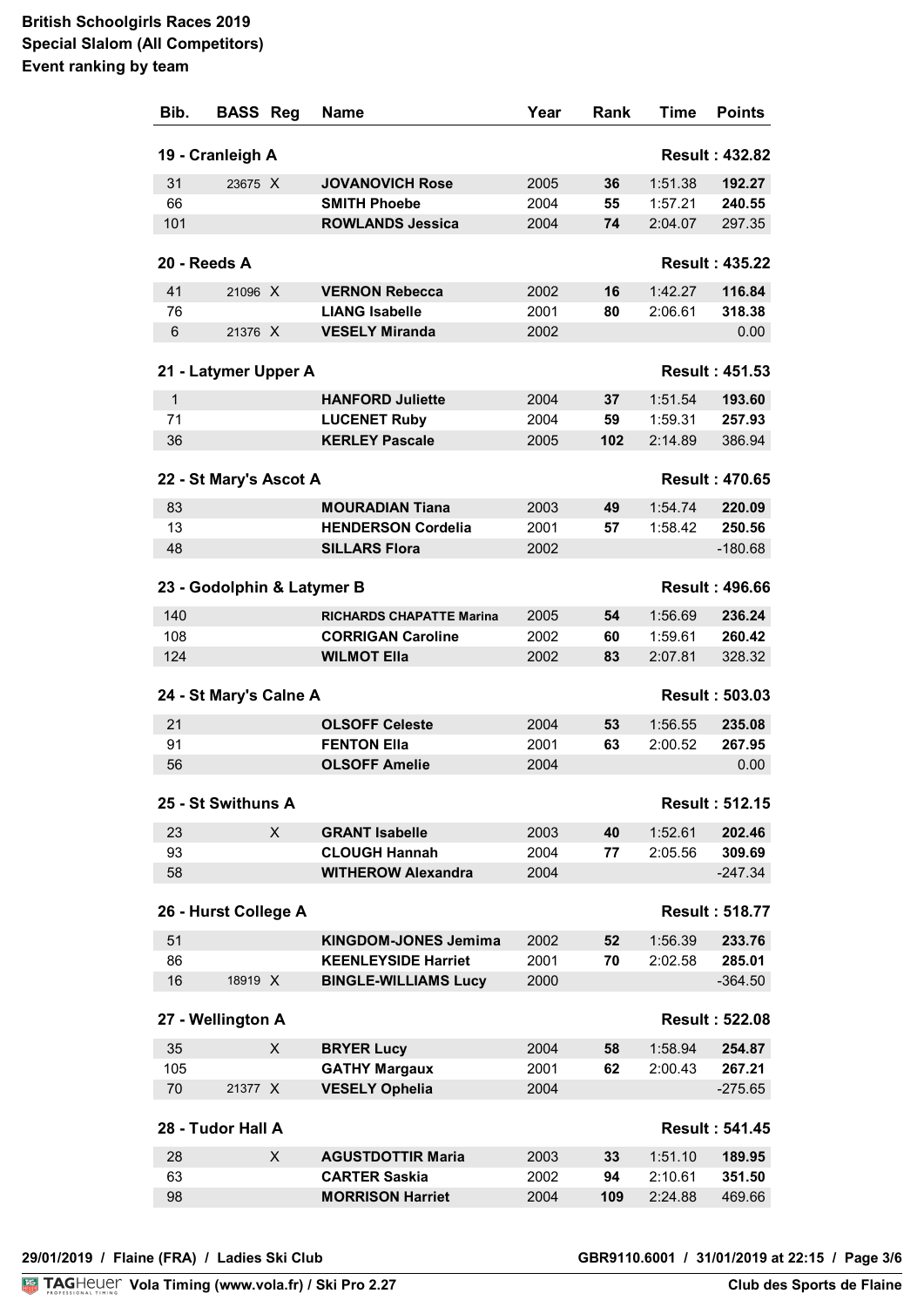| Bib.                                         | <b>BASS</b>                 | Reg | <b>Name</b>                     | Year | Rank | <b>Time</b> | <b>Points</b>         |
|----------------------------------------------|-----------------------------|-----|---------------------------------|------|------|-------------|-----------------------|
| <b>Result: 551.39</b><br>29 - Burgess Hill A |                             |     |                                 |      |      |             |                       |
| 27                                           |                             |     | <b>HOGBIN Annabel</b>           | 2002 | 44   | 1:53.70     | 211.48                |
| 97                                           |                             |     | <b>EATON Sophie</b>             | 2002 | 90   | 2:09.21     | 339.91                |
| 62                                           |                             |     | <b>HOGBIN Charlotte</b>         | 2005 |      |             | $-245.51$             |
|                                              | 30 - Wimbledon High A       |     |                                 |      |      |             | <b>Result: 572.93</b> |
| 5                                            |                             |     | <b>WUCZYNSKA Maria</b>          | 2005 | 45   | 1:54.07     | 214.55                |
| 40                                           |                             |     | <b>BOEHM Theresa</b>            | 2005 | 97   | 2:11.44     | 358.38                |
| 75                                           |                             |     | <b>NEGRI Allegra</b>            | 2005 |      |             | $-184.98$             |
|                                              |                             |     |                                 |      |      |             |                       |
|                                              | 31 - Millfield A            |     |                                 |      |      |             | <b>Result: 580.71</b> |
| 34                                           | 21593 X                     |     | <b>COWELL Milly</b>             | 2002 | 67   | 2:01.78     | 278.39                |
| 104                                          |                             |     | <b>HEATH Halle</b>              | 2005 | 76   | 2:04.67     | 302.32                |
| 69                                           | 23803 X                     |     | <b>BLACK Tilly</b>              | 2003 |      |             | $-377.42$             |
|                                              | 32 - St Mary's Ascot B      |     |                                 |      |      |             | <b>Result: 587.99</b> |
| 135                                          |                             |     | <b>FIORE Estella</b>            | 2005 | 56   | 1:57.29     | 241.21                |
| 119                                          |                             |     | <b>SCHULTE-BOCKUM Charlotte</b> | 2001 | 92   | 2:10.04     | 346.78                |
| 151                                          |                             |     | <b>FIORE Ilaria</b>             | 2003 |      |             | $-241.54$             |
|                                              | 33 - Benenden B             |     |                                 |      |      |             | <b>Result: 600.16</b> |
| 148                                          |                             |     | <b>BAKER Lauren</b>             | 2004 | 64   | 2:00.86     | 270.77                |
| 132                                          |                             |     | <b>HOLLAWAY Milly</b>           | 2004 | 85   | 2:07.94     | 329.39                |
| 116                                          |                             |     | <b>DE UNGER Anais</b>           | 2005 | 87   | 2:08.63     | 335.11                |
|                                              | 34 - St Mary's Calne B      |     |                                 |      |      |             | <b>Result: 618.63</b> |
| 118                                          |                             |     | <b>PRESTON Amber</b>            | 2003 | 68   | 2:01.83     | 278.80                |
| 150                                          |                             |     | <b>PATERSON Pollyanna</b>       | 2004 | 89   | 2:09.20     | 339.83                |
| 134                                          |                             |     | <b>ERGATOUDIS Lily</b>          | 2002 | 118  | 2:33.48     | 540.88                |
|                                              | 35 - Guildford High B       |     |                                 |      |      |             | <b>Result: 637.09</b> |
| 111                                          |                             |     | <b>HOSKING Olivia</b>           | 2003 | 69   | 2:02.09     | 280.95                |
| 127                                          |                             |     | <b>WRIGHT Beatrix</b>           | 2002 | 95   | 2:11.17     | 356.14                |
| 143                                          | 22330 X                     |     | <b>HART Katherine</b>           | 2005 |      |             | 0.00                  |
|                                              | 36 - Stamford A             |     |                                 |      |      |             | <b>Result: 645.29</b> |
| 22                                           |                             |     | <b>RICHARDSON Georgia</b>       | 2002 | 81   | 2:06.95     | 321.20                |
| 57                                           |                             |     | <b>ANDERSON Jessica</b>         | 2004 | 82   | 2:07.30     | 324.09                |
| 92                                           |                             |     | <b>ANDERSON Katie</b>           | 2002 | 99   | 2:11.95     | 362.60                |
|                                              | 37 - City of London Girls A |     |                                 |      |      |             | <b>Result: 654.07</b> |
| 14                                           |                             |     | <b>COLTHORPE Emma</b>           | 2001 | 79   | 2:05.82     | 311.84                |
| 84                                           |                             |     | <b>WESSEL Beartrice</b>         | 2001 | 91   | 2:09.49     | 342.23                |
| 49                                           |                             |     | <b>GORDON Rosa</b>              | 2002 | 104  | 2:15.80     | 394.48                |
|                                              |                             |     |                                 |      |      |             |                       |
|                                              | 38 - Woldingham A           |     |                                 |      |      |             | <b>Result: 665.33</b> |
| 80                                           |                             |     | <b>BERKNOV Clara</b>            | 2005 | 75   | 2:04.66     | 302.23                |
| 45                                           |                             |     | <b>MARTIN Lily</b>              | 2004 | 100  | 2:12.01     | 363.10                |
| 10                                           |                             |     | <b>SPARSHOTT Sparkle</b>        | 2002 | 105  | 2:15.90     | 395.31                |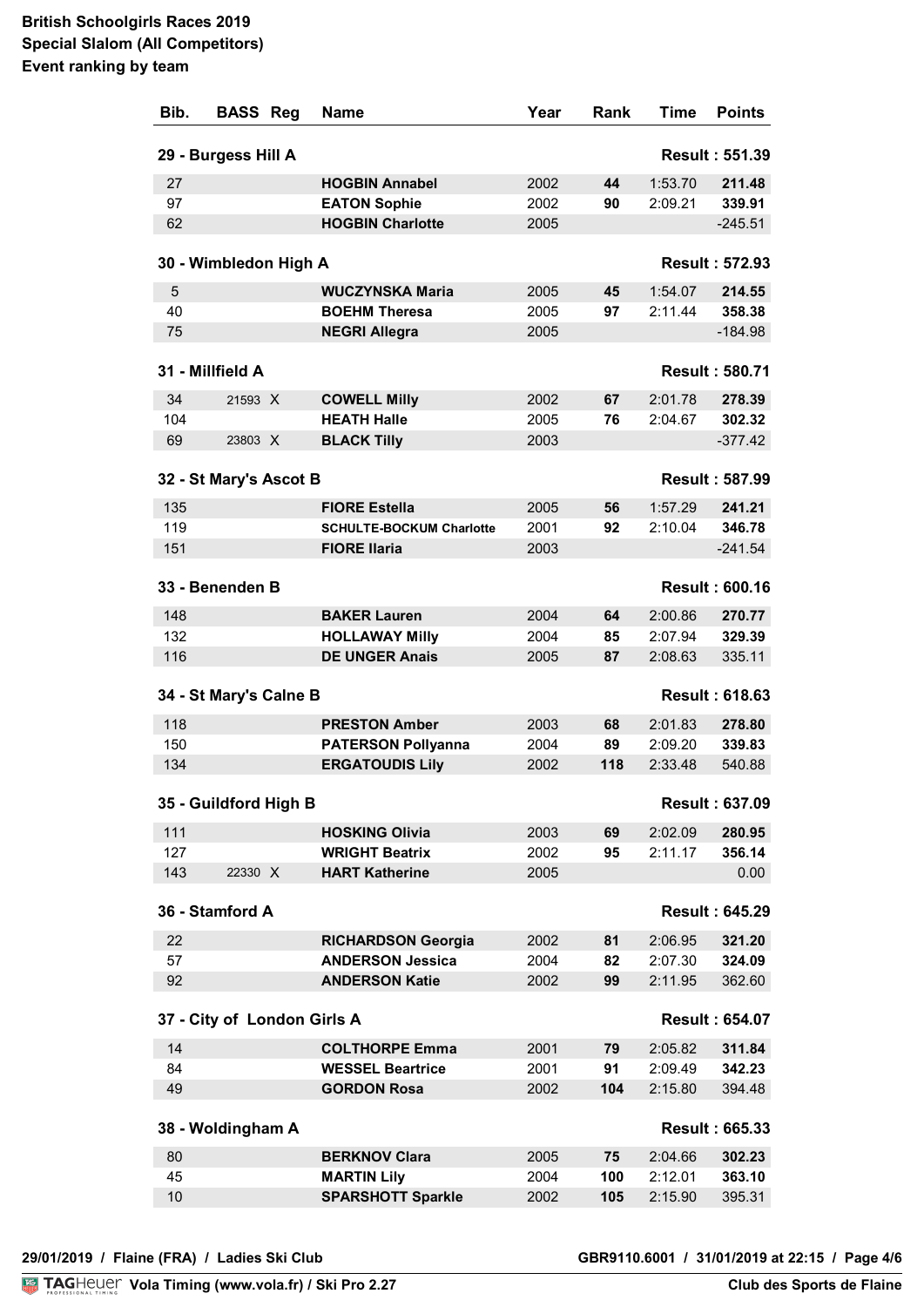| Bib.              | <b>BASS</b>                 | Reg | <b>Name</b>                                    | Year         | Rank | Time    | <b>Points</b>          |
|-------------------|-----------------------------|-----|------------------------------------------------|--------------|------|---------|------------------------|
|                   | 39 - Burgess Hill B         |     |                                                |              |      |         | <b>Result: 667.24</b>  |
| 117               |                             |     | <b>LIND Hannah</b>                             | 2005         | 86   | 2:08.09 | 330.64                 |
| 149               |                             |     | <b>SANDMAN Mae</b>                             | 2006         | 88   | 2:08.81 | 336.60                 |
| 133               |                             |     | <b>TIBBLE Tara</b>                             | 2005         | 103  | 2:15.54 | 392.33                 |
|                   | 40 - Stowe A                |     |                                                |              |      |         | <b>Result: 724.54</b>  |
|                   |                             |     |                                                |              |      |         |                        |
| 38                |                             | X   | <b>BUTLER Alice</b>                            | 2004         | 50   | 1:55.15 | 223.49                 |
| 73<br>3           |                             |     | <b>BETTANY Sienna</b><br><b>PERRIS Harriet</b> | 2005<br>2004 | 114  | 2:28.67 | 501.05                 |
|                   |                             |     |                                                |              |      |         | $-213.97$              |
|                   | 41 - Wellington B           |     |                                                |              |      |         | <b>Result: 755.34</b>  |
| 142               | 22568 X                     |     | <b>DE POURTALES Margaux</b>                    | 2004         | 29   | 1:49.67 | 178.11                 |
| 126               |                             |     | <b>D'ARENBERG Larissa</b>                      | 2002         | 121  | 2:37.87 | 577.23                 |
| 110               |                             |     | <b>CELESIA Allegra</b>                         | 2004         |      |         | 0.00                   |
|                   | 42 - City of London Girls B |     |                                                |              |      |         | <b>Result: 765.61</b>  |
| 144               |                             |     | <b>WATSON Sonia</b>                            | 2003         | 96   | 2:11.35 | 357.63                 |
| 112               |                             |     | <b>WAINE Louisa</b>                            | 2002         | 106  | 2:17.43 | 407.98                 |
| 128               |                             |     | <b>GIRADET Marie</b>                           | 2006         | 108  | 2:22.32 | 448.47                 |
|                   | 43 - Woldingham B           |     |                                                |              |      |         | <b>Result: 785.14</b>  |
| 152               |                             |     | <b>BANNISTER Beatrix</b>                       | 2004         | 98   | 2:11.75 | 360.94                 |
| 136               |                             |     | <b>BULL Lucy</b>                               | 2001         | 107  | 2:19.39 | 424.20                 |
| 120               |                             |     | <b>CANNOCK Georgiana</b>                       | 2002         | 110  | 2:25.55 | 475.21                 |
|                   | 44 - Mayfield A             |     |                                                |              |      |         | <b>Result: 832.27</b>  |
| 26                |                             |     | <b>KOHLHASE Sarah</b>                          | 2002         | 84   | 2:07.91 | 329.15                 |
| 61                |                             |     | <b>TURNER Georgina</b>                         | 2004         | 115  | 2:28.92 | 503.12                 |
| 96                |                             |     | <b>HAMAN Isabella</b>                          | 2006         | 116  | 2:29.79 | 510.32                 |
|                   |                             |     |                                                |              |      |         |                        |
|                   | 45 - Downe House B          |     |                                                |              |      |         | <b>Result: 861.58</b>  |
| 138               |                             |     | <b>TYDEMAN Alessandra</b>                      | 2002         | 51   | 1:56.12 | 231.52                 |
| 106               |                             |     | <b>GLOVER Emily</b>                            | 2003         | 123  | 2:44.25 | 630.06                 |
| 122               |                             |     | <b>MCDOUGALL Matilda</b>                       | 2003         |      |         | 0.00                   |
|                   | 46 - Mayfield B             |     |                                                |              |      |         | <b>Result: 1026.61</b> |
| 113               |                             |     | <b>BILTON Megan</b>                            | 2006         | 111  | 2:27.21 | 488.96                 |
| 145               |                             |     | <b>ZHOU Christina</b>                          | 2004         | 117  | 2:33.09 | 537.65                 |
| 129               |                             |     | <b>BROPHY Chloe</b>                            | 2006         | 122  | 2:40.69 | 600.58                 |
|                   | 47 - St Swithuns B          |     |                                                |              |      |         | <b>Result: 1059.14</b> |
| 147               |                             |     | <b>MONGA Madeleine</b>                         | 2006         | 112  | 2:27.48 | 491.19                 |
| 115               |                             |     | <b>GREEN Isabelle</b>                          | 2005         | 120  | 2:36.75 | 567.95                 |
| 131               |                             |     | <b>ROSE Georgina</b>                           | 2005         |      |         | 0.00                   |
| <b>Benenden A</b> |                             |     |                                                |              |      |         | <b>Not Classified</b>  |
| 102               |                             |     | <b>McLEAN Isobel</b>                           | 2006         | 71   | 2:02.73 | 286.25                 |
| 32                |                             |     | <b>KING Eloise</b>                             | 2005         |      |         | $-223.41$              |
| 67                |                             |     | <b>McLEAN Katherine</b>                        | 2004         |      |         | $-196.00$              |
|                   |                             |     |                                                |              |      |         |                        |